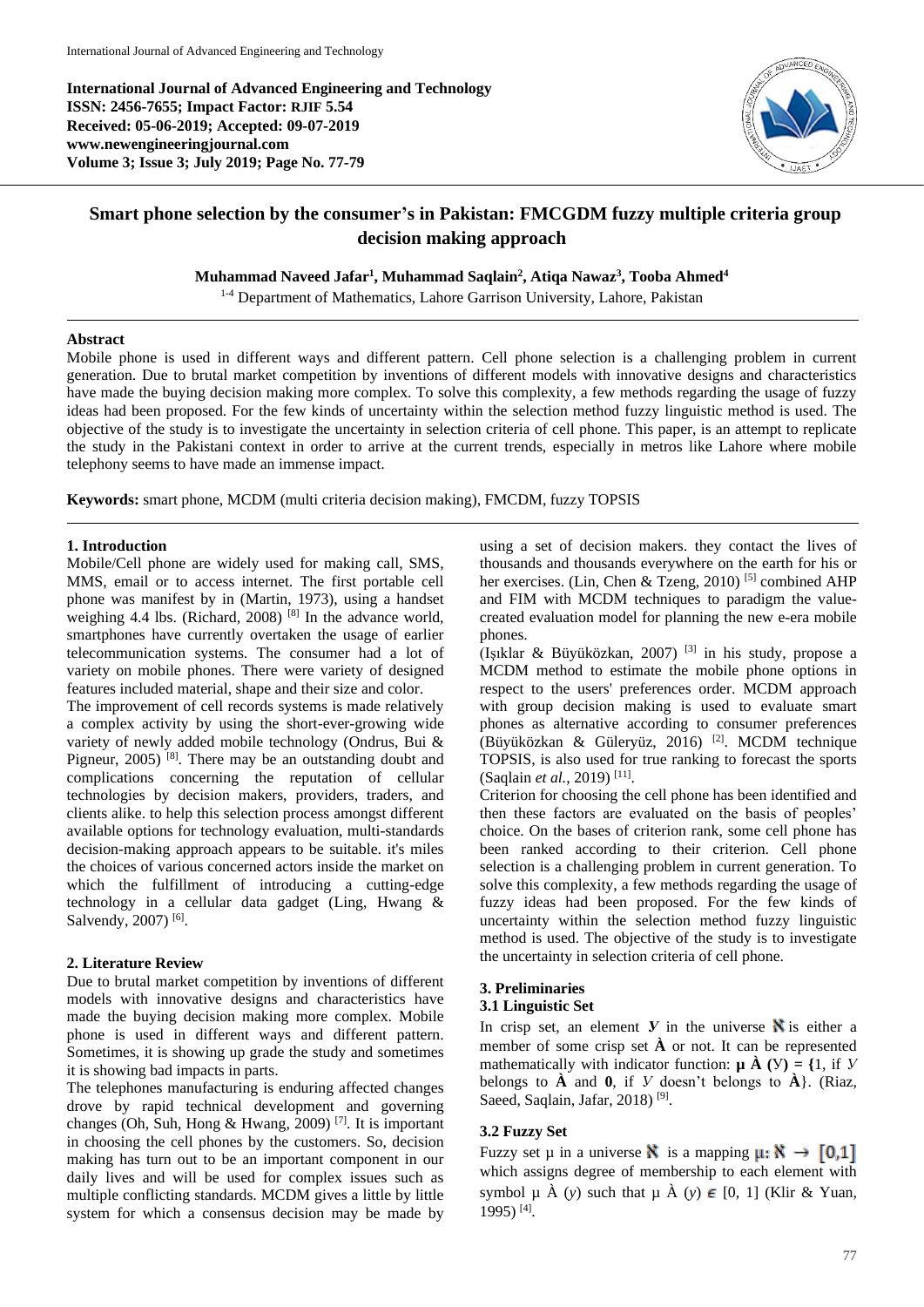### **3.4 Triangular Fuzzy Number TFN**

A fuzzy number  $\omega$  over the universe of discourse might be described by a three-sided distribution function **parameterized** by a triplet  $(p, q, r)$ . The FN 's and MF is described as;

$$
\omega(x) = \begin{cases} 0 & \text{if } x < p \\ \frac{a-p}{q-p} & \text{if } p \leq x \leq q, \\ \frac{q-a}{r-d} & \text{if } q \leq x \leq r, \\ 0 & \text{if } x > r \end{cases}
$$

The  $\omega$  is regarded as a TFN, if the membership function  $\omega(x)$  is piecewise linear (Anand, Clement & Bharatraj, 2017).

#### **4. Material and Method**

Zadeh's paper on fuzzy sets (Zadeh, 1965) was the beginning of a new approach in the science and engineering of systems and computers. Thus, in applications triangular fuzzy numbers (TFNs) are normally used due to their computation simplicity, Since, TFNs are very useful in indorsing representation and information processing in a fuzzy environment. In this study TFNs are adopted in the FMCGDM with Generalized Fuzzy TOPSIS method.

Table 1: Fuzzy number and corresponding linguistic variable.

| $Sr\#No$ | Linguistic variable    | Code      | <b>Fuzzy Number</b> |
|----------|------------------------|-----------|---------------------|
|          | <b>Extremely short</b> | <b>ES</b> | (0.0.0.0.0.1)       |
| 2        | <b>Short</b>           | S         | (0.0, 0.1, 0.3)     |
| 3        | Moderately short       | MS        | (0.3, 0.3, 0.5)     |
| 4        | Moderately             | M         | (0.3, 0.5, 0.7)     |
| 5        | Moderately Tall        | MT        | (0.5, 0.7, 0.9)     |
| 6        | Tall                   | T         | (0.7, 0.9, 1.0)     |
|          | <b>Extremely Tall</b>  | VT        | (0.9, 1.0, 1.0)     |
| 8        | Large                  | L         | (0.2, 0.4, 0.5)     |

### **4.1 Numerical Calculations**

Suppose a set of six mobiles as alternatives,  $\mathcal{M} = \{M_1, M_2, M_3, M_4, M_5, M_6\}$  are evaluated by four experts  $\mathcal{D} = \{X_1, X_2, X_3, X_4\}$  under a fuzzy environment for Operation performance against five criteria's  $K = \{K_1, K_2, K_3, K_4, K_5\}$ . Weights given to each criterion  $G = \{0.2, 0.15, 0.35, 0.15, 0.15\}.$ 

- $K_1 =$ RAM
- $K_2$  = ROM
- $K<sub>3</sub>$  = Processor
- $K_4$  = Camera

 $K_5$  = Display Size  $M_1$  = Samsung  $M_2$  = Nokia  $M_3$  = HTC  $M<sub>4</sub>$  = Huawei  $M<sub>5</sub> = Q-Mobile$  $M<sub>6</sub>$  = Rivo

|                           | <b>Strategies</b>                              | х,                      | $X_{2}$                 | $X_3$                   | $X_{4}$                 |
|---------------------------|------------------------------------------------|-------------------------|-------------------------|-------------------------|-------------------------|
| $=$ <b>RAM</b><br>$K_{1}$ | $M_{1}$                                        | S                       | MT                      | $\mathbf M$             | $\mathbf T$             |
|                           | $M_{2}$                                        | $\overline{\mathbf{S}}$ | MT                      | $\overline{T}$          | $\overline{T}$          |
|                           | $\frac{M_3}{M_4}$<br>$\frac{M_4}{M_5}$         | $\overline{\mathbf{S}}$ | $\overline{M}$          | $\overline{M}$          | MT                      |
|                           |                                                | $\overline{\mathbf{S}}$ | MT                      | $\overline{M}$          | $\overline{T}$          |
|                           |                                                | $\overline{\mathbf{s}}$ | $V$ T                   | ES                      | $V\overline{T}$         |
|                           | $M_{6}$                                        | MS                      | $\overline{\mathbf{S}}$ | MT                      | $\overline{\text{MS}}$  |
|                           | $M_{1}$                                        | $\overline{\mathbf{S}}$ | MT                      | $\overline{M}$          | $\overline{T}$          |
|                           | $\overline{M}_2$                               | $\overline{\mathbf{S}}$ | MT                      | $\overline{T}$          | $\overline{\mathrm{T}}$ |
|                           | $M_{3}$                                        | $\overline{\mathbf{S}}$ | $\overline{\mathbf{M}}$ | $\overline{M}$          | MT                      |
| $K_2 = \text{ROM}$        | $\frac{M_4}{M_5}$                              | $\overline{\mathbf{S}}$ | MT                      | $\overline{M}$          | $\overline{T}$          |
|                           |                                                | $\overline{\mathbf{S}}$ | VT                      | ES                      | VT                      |
|                           | $M_{6}$                                        | $\overline{\mathbf{S}}$ | $\overline{M}$          | MT                      | MS                      |
|                           | $M_{1}$                                        | $\overline{\mathbf{M}}$ | $\rm S$                 | $\overline{\mathrm{T}}$ | $\overline{\mathrm{T}}$ |
| $K_3$ = Processor         | $\overline{M}_2$                               | MS                      | $\overline{\mathsf{L}}$ | VT                      | HL                      |
|                           | $M_{3}$                                        | $\overline{\mathbf{M}}$ | $\overline{M}$          | $\overline{\mathbf{S}}$ | $\overline{\mathbf{S}}$ |
|                           | $\frac{M_4}{M_5}$                              | $\overline{T}$          | MS                      | ES                      | $\overline{\mathbf{M}}$ |
|                           |                                                | $V\overline{T}$         | $\overline{\mathbf{S}}$ | $\overline{M}$          | MT                      |
|                           | $M_{6}$                                        | MT                      | $\overline{M}$          | MT                      | ES                      |
|                           | $\overline{M}_{1}$                             | $\overline{\text{VT}}$  | $\overline{T}$          | <b>VT</b>               | <b>ES</b>               |
|                           | $M_{2}$                                        | $\overline{M}$          | S                       | $\overline{M}$          | $\overline{\mathrm{T}}$ |
|                           | $M_{3}$                                        | MT                      | $\overline{M}$          | MT                      | MT                      |
| $K_4$ = Camera            | $\frac{M_4}{M_5}$                              | $\overline{T}$          | MT                      | $\overline{T}$          | $\overline{\mathbf{M}}$ |
|                           |                                                | $\overline{T}$          | MT                      | $\overline{T}$          | $\overline{M}$          |
|                           | $M_{6}$                                        | $\overline{T}$          | MT                      | $\overline{T}$          | $\mathbf M$             |
|                           | $M_{1}$                                        | MT                      | <b>MS</b>               | $\overline{M}$          | MT                      |
| $K_s$ = Display Size      | М,                                             | $V\overline{T}$         | $\overline{\mathbf{S}}$ | ES                      | MT                      |
|                           | $M_{3}$                                        | $\overline{T}$          | ES                      | $\overline{\text{M}}$   | MT                      |
|                           | $\frac{M_{4}}{M_{5}}$<br>$\frac{M_{5}}{M_{6}}$ | $\overline{M}$          | $\overline{M}$          | MT                      | MT                      |
|                           |                                                | MS                      | MT                      | $\overline{T}$          | MT                      |
|                           |                                                | $\overline{\mathbf{M}}$ | $\overline{\mathbf{M}}$ | MT                      | MT                      |
|                           |                                                |                         |                         |                         |                         |

**Table 2:** Linguistic values assigned by each decision makers to each alternative's criterion

**Table 3:** TFN are assigned by each decision makers to each alternative's criterion

| <b>Criteria</b> | М                     | м.,                   | м.                    |
|-----------------|-----------------------|-----------------------|-----------------------|
|                 | (0.2, 0.4, 0.6)       | (0.2, 0.325, 0.475)   | (0.20, 0.40, 0.60)    |
| . .             | (0.375, 0.55, 0.725)  | (0.475, 0.625, 0.8)   | (0.275, 0.45, 0.65)   |
| л.,             | (0.275, 0.45, 0.625)  | (0.275, 0.425, 0.575) | (0.150, 0.30, 0.50)   |
|                 | (0.625, 0.725, 0.775) | (0.325, 0.50, 0.675)  | (0.450, 0.65, 0.85)   |
|                 | (0.325, 0.550, 0.750) | (0.350, 0.4, 0.575)   | (0.375, 0.525, 0.675) |